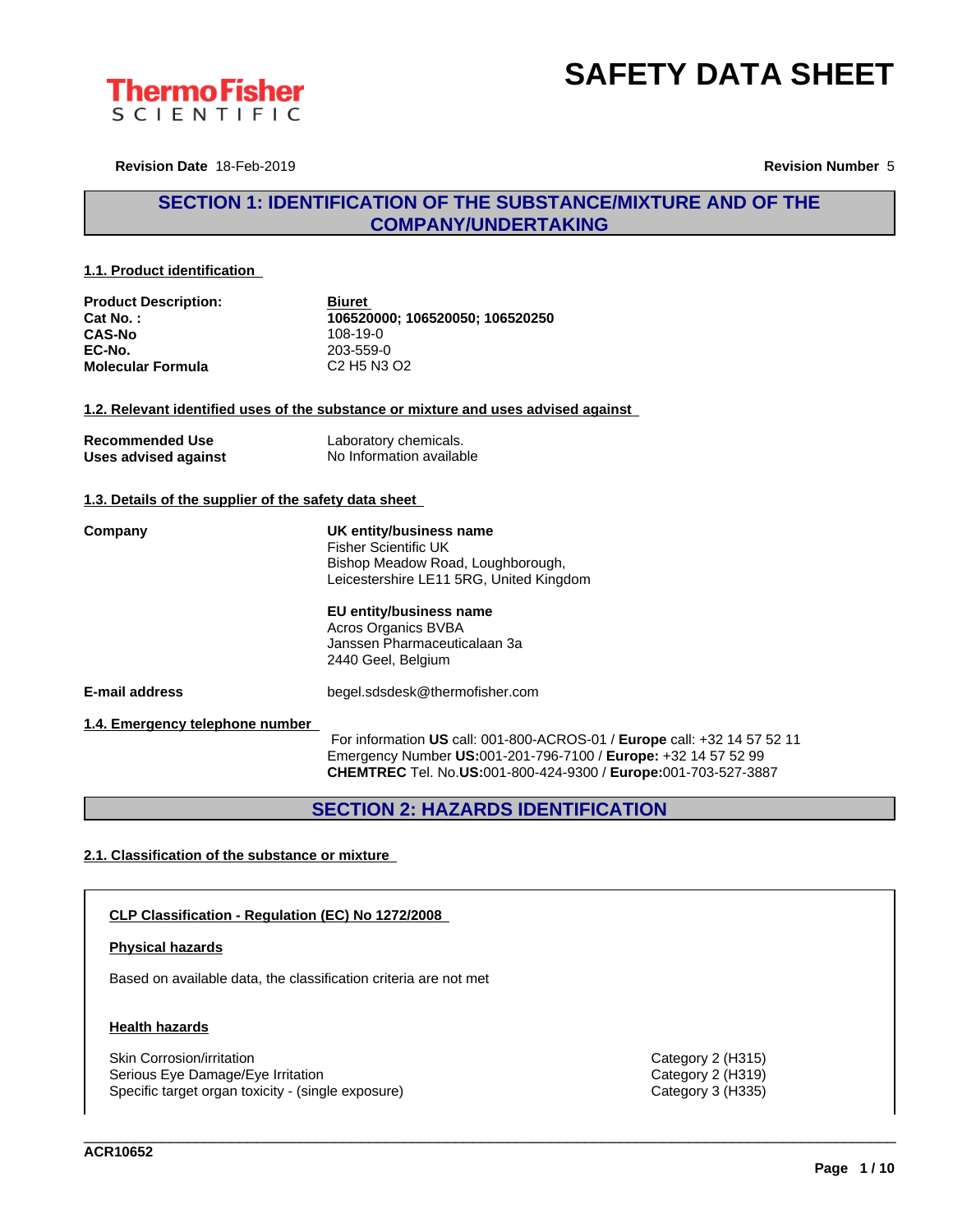# **Environmental hazards**

Based on available data, the classification criteria are not met

#### **2.2. Label elements**



**Signal Word Warning**

# **Hazard Statements**

H315 - Causes skin irritation

- H319 Causes serious eye irritation
- H335 May cause respiratory irritation

#### **Precautionary Statements**

P302 + P352 - IF ON SKIN: Wash with plenty of soap and water

- P337 + P313 If eye irritation persists: Get medical advice/ attention
- P304 + P340 IF INHALED: Remove to fresh air and keep at rest in a position comfortable for breathing

P312 - Call a POISON CENTER or doctor/ physician if you feel unwell

P280 - Wear protective gloves/ protective clothing/ eye protection/ face protection

P332 + P313 - If skin irritation occurs: Get medical advice/ attention

#### **2.3. Other hazards**

No information available

# **SECTION 3: COMPOSITION/INFORMATION ON INGREDIENTS**

#### **3.1. Substances**

| Component               | <b>CAS-No</b> | EC-No.            | Weight % | CLP Classification - Regulation (EC) No<br>1272/2008            |
|-------------------------|---------------|-------------------|----------|-----------------------------------------------------------------|
| Imidodicarbonic diamide | 108-19-0      | EEC No. 203-559-0 | 97       | STOT SE 3 (H335)<br>Skin Irrit. 2 (H315)<br>Eye Irrit. 2 (H319) |

*Full text of Hazard Statements: see section 16*

# **SECTION 4: FIRST AID MEASURES**

\_\_\_\_\_\_\_\_\_\_\_\_\_\_\_\_\_\_\_\_\_\_\_\_\_\_\_\_\_\_\_\_\_\_\_\_\_\_\_\_\_\_\_\_\_\_\_\_\_\_\_\_\_\_\_\_\_\_\_\_\_\_\_\_\_\_\_\_\_\_\_\_\_\_\_\_\_\_\_\_\_\_\_\_\_\_\_\_\_\_\_\_\_\_

#### **4.1. Description of first aid measures**

**General Advice If symptoms persist, call a physician.** 

**ACR10652**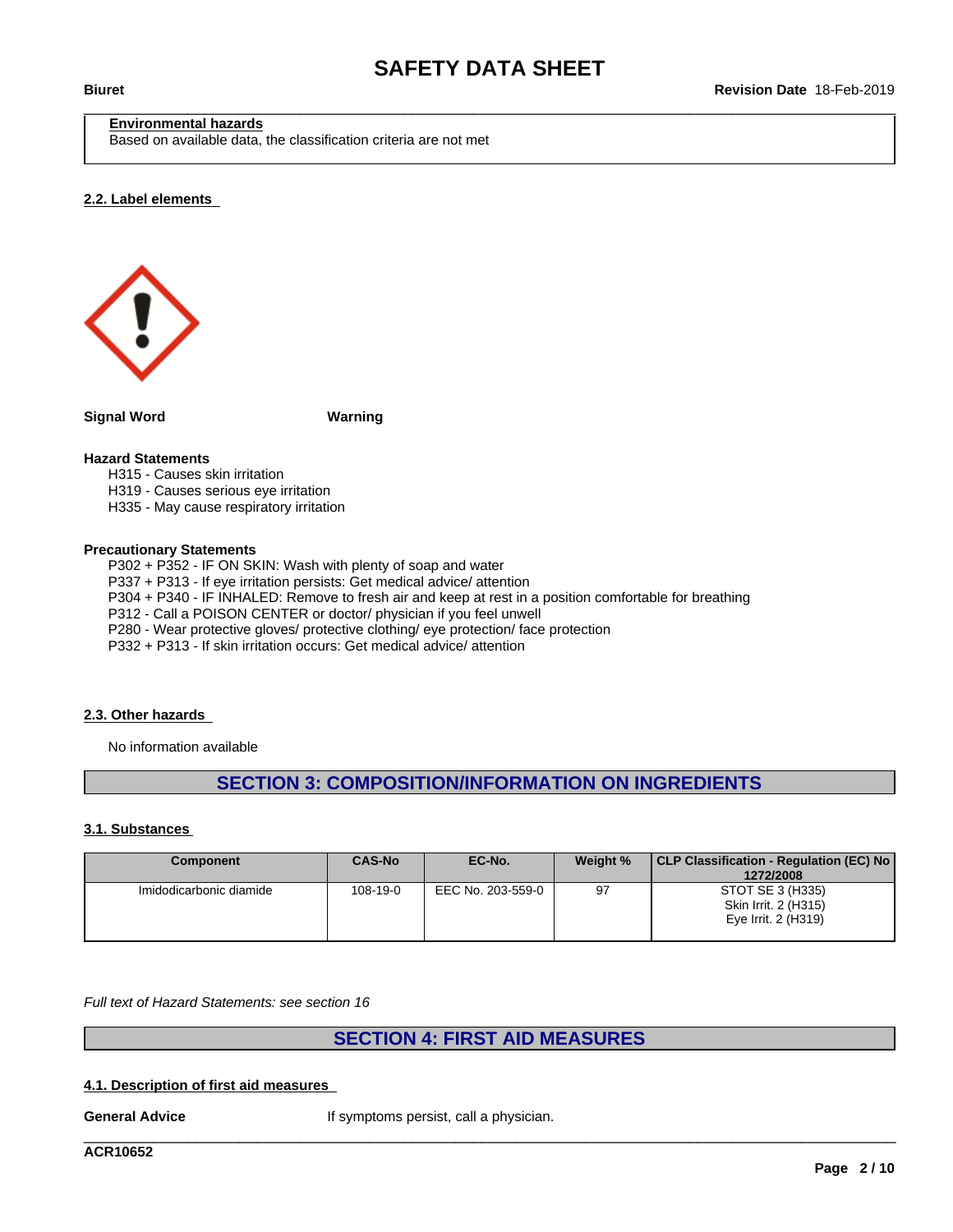| <b>Eye Contact</b>                                               | Rinse immediately with plenty of water, also under the eyelids, for at least 15 minutes. Get<br>medical attention.                                  |  |
|------------------------------------------------------------------|-----------------------------------------------------------------------------------------------------------------------------------------------------|--|
| <b>Skin Contact</b>                                              | Wash off immediately with plenty of water for at least 15 minutes. If skin irritation persists,<br>call a physician.                                |  |
| <b>Ingestion</b>                                                 | Clean mouth with water and drink afterwards plenty of water. Get medical attention if<br>symptoms occur.                                            |  |
| <b>Inhalation</b>                                                | Move to fresh air. If not breathing, give artificial respiration. Get medical attention if<br>symptoms occur.                                       |  |
| Self-Protection of the First Aider                               | Ensure that medical personnel are aware of the material(s) involved, take precautions to<br>protect themselves and prevent spread of contamination. |  |
| 4.2. Most important symptoms and effects, both acute and delayed |                                                                                                                                                     |  |

None reasonably foreseeable.

# **4.3. Indication of any immediate medical attention and special treatment needed**

**Notes to Physician** Treat symptomatically.

# **SECTION 5: FIREFIGHTING MEASURES**

# **5.1. Extinguishing media**

# **Suitable Extinguishing Media**

Use water spray, alcohol-resistant foam, dry chemical or carbon dioxide.

#### **Extinguishing media which must not be used for safety reasons** No information available.

# **5.2. Special hazards arising from the substance or mixture**

Thermal decomposition can lead to release of irritating gases and vapors.

# **Hazardous Combustion Products**

Nitrogen oxides (NOx), Carbon monoxide (CO), Carbon dioxide (CO2).

# **5.3. Advice for firefighters**

As in any fire, wear self-contained breathing apparatus pressure-demand, MSHA/NIOSH (approved or equivalent) and full protective gear.

# **SECTION 6: ACCIDENTAL RELEASE MEASURES**

\_\_\_\_\_\_\_\_\_\_\_\_\_\_\_\_\_\_\_\_\_\_\_\_\_\_\_\_\_\_\_\_\_\_\_\_\_\_\_\_\_\_\_\_\_\_\_\_\_\_\_\_\_\_\_\_\_\_\_\_\_\_\_\_\_\_\_\_\_\_\_\_\_\_\_\_\_\_\_\_\_\_\_\_\_\_\_\_\_\_\_\_\_\_

# **6.1. Personal precautions, protective equipment and emergency procedures**

Ensure adequate ventilation. Use personal protective equipment. Avoid dust formation.

# **6.2. Environmental precautions**

Should not be released into the environment.

# **6.3. Methods and material for containment and cleaning up**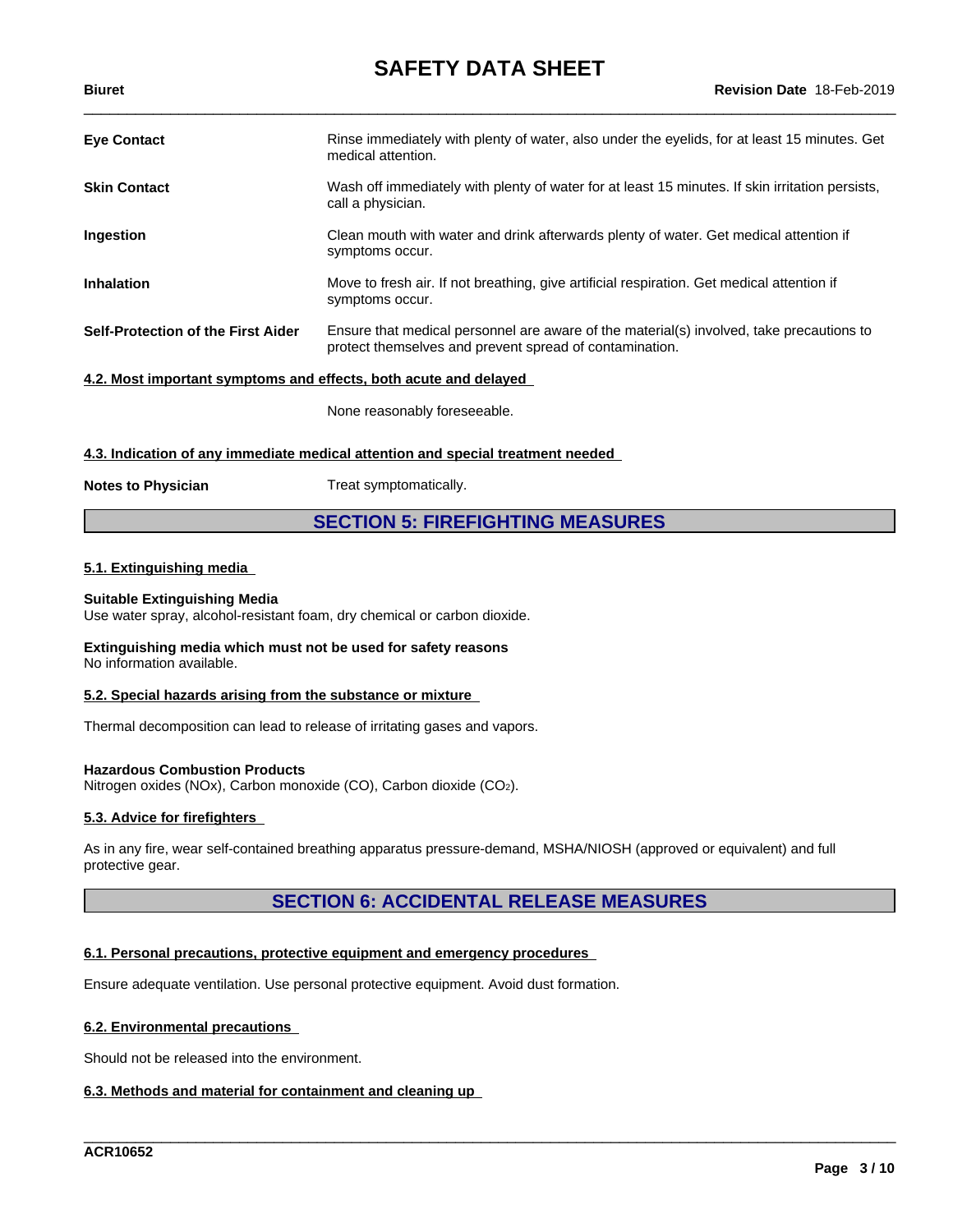Sweep up or vacuum up spillage and collect in suitable container for disposal. Keep in suitable, closed containers for disposal.

## **6.4. Reference to other sections**

Refer to protective measures listed in Sections 8 and 13.

# **SECTION 7: HANDLING AND STORAGE**

## **7.1. Precautions for safe handling**

Wear personal protective equipment. Ensure adequate ventilation. Do not get in eyes, on skin, or on clothing. Avoid ingestion and inhalation. Avoid dust formation.

#### **Hygiene Measures**

Handle in accordance with good industrial hygiene and safety practice. Keep away from food, drink and animal feeding stuffs. Do not eat, drink or smoke when using this product. Remove and wash contaminated clothing before re-use. Wash hands before breaks and at the end of workday.

## **7.2. Conditions for safe storage, including any incompatibilities**

Keep in a dry, cool and well-ventilated place. Keep container tightly closed.

# **7.3. Specific end use(s)**

Use in laboratories

# **SECTION 8: EXPOSURE CONTROLS/PERSONAL PROTECTION**

#### **8.1. Control parameters**

#### **Exposure limits**

This product, as supplied, does not contain any hazardous materials with occupational exposure limits established by the region specific regulatory bodies

#### **Biological limit values**

This product, as supplied, does not contain any hazardous materials with biological limits established by the region specific regulatory bodies

#### **Monitoring methods**

BS EN 14042:2003 Title Identifier: Workplace atmospheres. Guide for the application and use of procedures for the assessment of exposure to chemical and biological agents.

MDHS14/3 General methods for sampling and gravimetric analysis of respirable and inhalable dust

#### **Derived No Effect Level (DNEL)** No information available

| Route of exposure | Acute effects (local) | <b>Acute effects</b><br>(systemic) | <b>Chronic effects</b><br>(local) | <b>Chronic effects</b><br>(systemic) |
|-------------------|-----------------------|------------------------------------|-----------------------------------|--------------------------------------|
| Oral              |                       |                                    |                                   |                                      |
| <b>Dermal</b>     |                       |                                    |                                   |                                      |
| <b>Inhalation</b> |                       |                                    |                                   |                                      |

\_\_\_\_\_\_\_\_\_\_\_\_\_\_\_\_\_\_\_\_\_\_\_\_\_\_\_\_\_\_\_\_\_\_\_\_\_\_\_\_\_\_\_\_\_\_\_\_\_\_\_\_\_\_\_\_\_\_\_\_\_\_\_\_\_\_\_\_\_\_\_\_\_\_\_\_\_\_\_\_\_\_\_\_\_\_\_\_\_\_\_\_\_\_

**Predicted No Effect Concentration** No information available. **(PNEC)**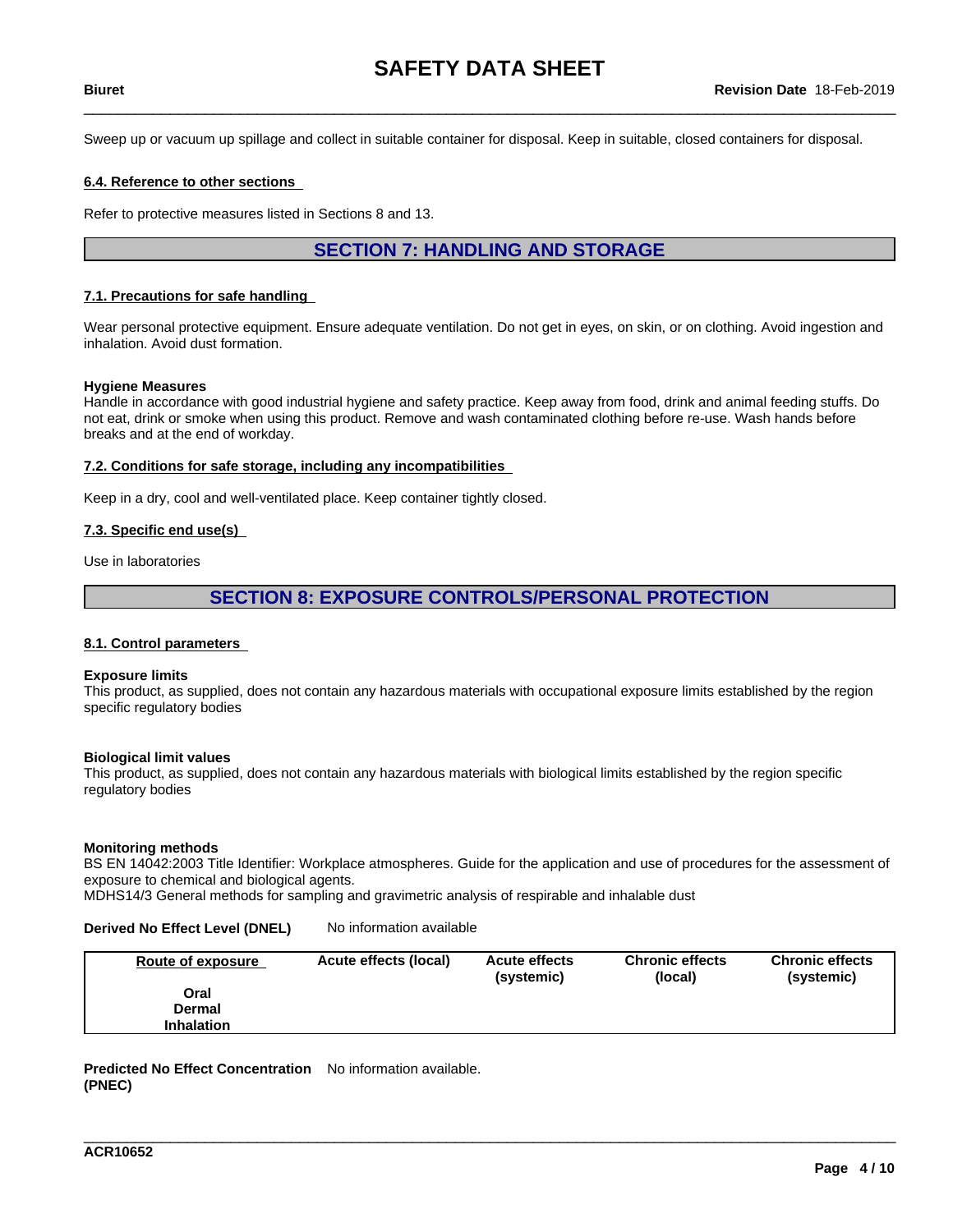# **8.2. Exposure controls**

# **Engineering Measures**

Ensure adequate ventilation, especially in confined areas. Ensure that eyewash stations and safety showers are close to the workstation location.

Wherever possible, engineering control measures such as the isolation or enclosure of the process, the introduction of process or equipment changes to minimise release or contact, and the use of properly designed ventilation systems, should be adopted to control hazardous materials at source

# **Personal protective equipment**

| <b>Eye Protection</b> | Goggles (European standard - EN 166) |
|-----------------------|--------------------------------------|
|                       |                                      |

| <b>Hand Protection</b> | Protective gloves |
|------------------------|-------------------|
|------------------------|-------------------|

| <b>Glove material</b><br>Nitrile rubber<br>Neoprene<br>Natural rubber<br>PVC. | <b>Breakthrough time</b><br>See manufacturers<br>recommendations | <b>Glove thickness</b><br>- | <b>EU standard</b><br>EN 374 | <b>Glove comments</b><br>(minimum requirement) |
|-------------------------------------------------------------------------------|------------------------------------------------------------------|-----------------------------|------------------------------|------------------------------------------------|
| Skin and body protection                                                      |                                                                  | Long sleeved clothing       |                              |                                                |

Inspect gloves before use.

Please observe the instructions regarding permeability and breakthrough time which are provided by the supplier of the gloves. (Refer to manufacturer/supplier for information)

Ensure gloves are suitable for the task: Chemical compatability, Dexterity, Operational conditions, User susceptibility, e.g. sensitisation effects, also take into consideration the specific local conditions under which the product is used, such as the danger of cuts, abrasion.

Remove gloves with care avoiding skin contamination.

| <b>Respiratory Protection</b>     | No protective equipment is needed under normal use conditions.                                                                                         |
|-----------------------------------|--------------------------------------------------------------------------------------------------------------------------------------------------------|
| Large scale/emergency use         | Use a NIOSH/MSHA or European Standard EN 136 approved respirator if exposure limits<br>are exceeded or if irritation or other symptoms are experienced |
| <b>Small scale/Laboratory use</b> | Maintain adequate ventilation                                                                                                                          |
|                                   |                                                                                                                                                        |

**Environmental exposure controls** No information available.

# **SECTION 9: PHYSICAL AND CHEMICAL PROPERTIES**

# **9.1. Information on basic physical and chemical properties**

| Appearance                 | White                           |                                          |
|----------------------------|---------------------------------|------------------------------------------|
| <b>Physical State</b>      | Powder Solid                    |                                          |
| Odor                       | No information available        |                                          |
| <b>Odor Threshold</b>      | No data available               |                                          |
| рH                         | No information available        |                                          |
| <b>Melting Point/Range</b> | 187 - 194 °C / 368.6 - 381.2 °F |                                          |
| <b>Softening Point</b>     | No data available               |                                          |
| <b>Boiling Point/Range</b> | No information available        |                                          |
| <b>Flash Point</b>         | No information available        | <b>Method -</b> No information available |
| <b>Evaporation Rate</b>    | Not applicable                  | Solid                                    |
| Flammability (solid,gas)   | No information available        |                                          |
| <b>Explosion Limits</b>    | No data available               |                                          |
| <b>Vapor Pressure</b>      | No data available               |                                          |
| <b>Vapor Density</b>       | Not applicable                  | Solid                                    |
|                            |                                 |                                          |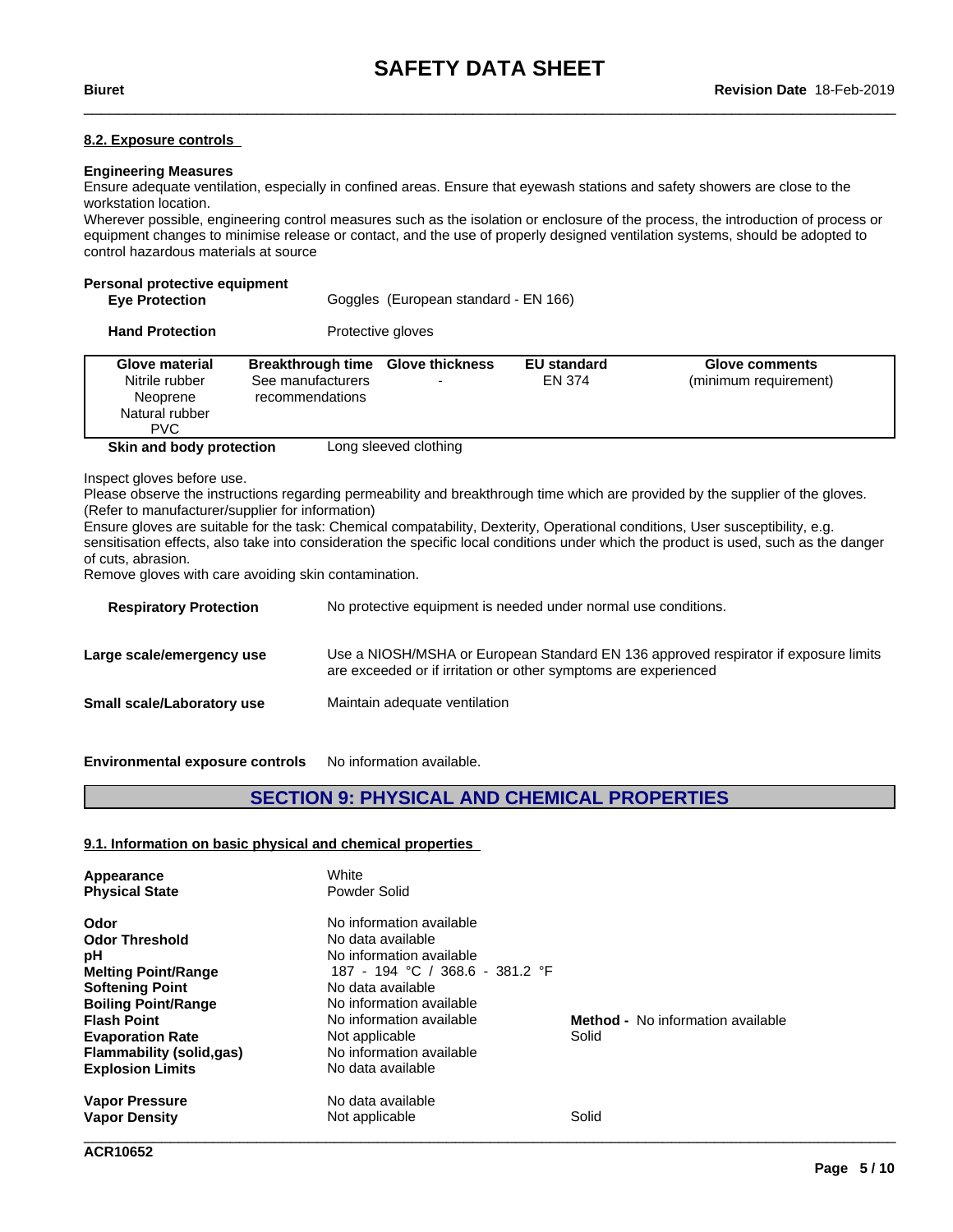| Specific Gravity / Density                     | No data available               |       |  |
|------------------------------------------------|---------------------------------|-------|--|
| <b>Bulk Density</b>                            | No data available               |       |  |
| <b>Water Solubility</b>                        | 2 g/100ml water $(25^{\circ}C)$ |       |  |
| Solubility in other solvents                   | No information available        |       |  |
| <b>Partition Coefficient (n-octanol/water)</b> |                                 |       |  |
| <b>Autoignition Temperature</b>                |                                 |       |  |
| <b>Decomposition Temperature</b>               | No data available               |       |  |
| <b>Viscosity</b>                               | Not applicable                  | Solid |  |
| <b>Explosive Properties</b>                    | No information available        |       |  |
| <b>Oxidizing Properties</b>                    | No information available        |       |  |
|                                                |                                 |       |  |
| 9.2. Other information                         |                                 |       |  |

| Molecular Formula | C2 H5 N3 O2 |
|-------------------|-------------|
| Molecular Weight  | 103.08      |

# **SECTION 10: STABILITY AND REACTIVITY**

| 10.1. Reactivity                                              | None known, based on information available                                |  |  |  |  |
|---------------------------------------------------------------|---------------------------------------------------------------------------|--|--|--|--|
| 10.2. Chemical stability                                      | Stable under normal conditions.                                           |  |  |  |  |
| 10.3. Possibility of hazardous reactions                      |                                                                           |  |  |  |  |
| <b>Hazardous Polymerization</b><br><b>Hazardous Reactions</b> | Hazardous polymerization does not occur.<br>None under normal processing. |  |  |  |  |
| 10.4. Conditions to avoid                                     | Incompatible products.                                                    |  |  |  |  |
| 10.5. Incompatible materials                                  | Strong oxidizing agents. Strong bases.                                    |  |  |  |  |

# **10.6. Hazardous decomposition products**

Nitrogen oxides (NOx). Carbon monoxide (CO). Carbon dioxide (CO2).

\_\_\_\_\_\_\_\_\_\_\_\_\_\_\_\_\_\_\_\_\_\_\_\_\_\_\_\_\_\_\_\_\_\_\_\_\_\_\_\_\_\_\_\_\_\_\_\_\_\_\_\_\_\_\_\_\_\_\_\_\_\_\_\_\_\_\_\_\_\_\_\_\_\_\_\_\_\_\_\_\_\_\_\_\_\_\_\_\_\_\_\_\_\_

# **SECTION 11: TOXICOLOGICAL INFORMATION**

# **11.1. Information on toxicologicaleffects**

**Product Information** No acute toxicity information is available for this product

**(a) acute toxicity; Oral** No data available

| vial              | <u>inu udia avaliable</u> |  |
|-------------------|---------------------------|--|
| Dermal            | No data available         |  |
| <b>Inhalation</b> | No data available         |  |

| Component               | LD50 Oral                    | <b>LD50 Dermal</b> | <b>LC50 Inhalation</b> |
|-------------------------|------------------------------|--------------------|------------------------|
| Imidodicarbonic diamide | 14300<br>15000 mg/kg<br>LD50 |                    |                        |
|                         | Rat                          |                    |                        |
|                         |                              |                    |                        |

**(b) skin corrosion/irritation;** Category 2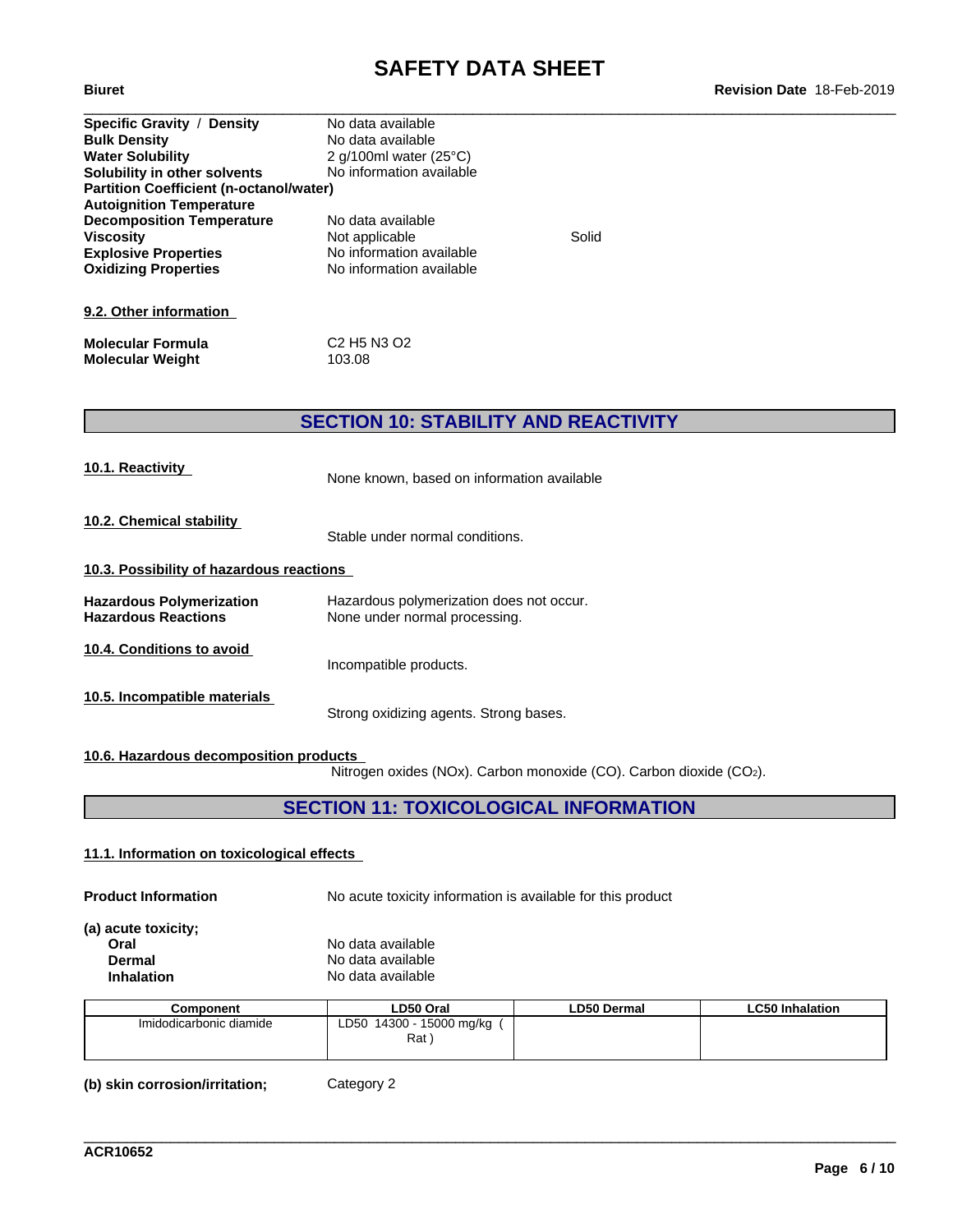# **SAFETY DATA SHEET**<br>Revision Date 18-Feb-2019

| (c) serious eye damage/irritation;                                          | Category 2                                                                                                                                                    |
|-----------------------------------------------------------------------------|---------------------------------------------------------------------------------------------------------------------------------------------------------------|
| (d) respiratory or skin sensitization;<br><b>Respiratory</b><br><b>Skin</b> | No data available<br>No data available                                                                                                                        |
| (e) germ cell mutagenicity;                                                 | No data available                                                                                                                                             |
| (f) carcinogenicity;                                                        | No data available                                                                                                                                             |
|                                                                             | There are no known carcinogenic chemicals in this product                                                                                                     |
| (g) reproductive toxicity;                                                  | No data available                                                                                                                                             |
| (h) STOT-single exposure;                                                   | Category 3                                                                                                                                                    |
| <b>Results / Target organs</b>                                              | Respiratory system.                                                                                                                                           |
| (i) STOT-repeated exposure;                                                 | No data available                                                                                                                                             |
| <b>Target Organs</b>                                                        | None known.                                                                                                                                                   |
| (j) aspiration hazard;                                                      | Not applicable<br>Solid                                                                                                                                       |
| <b>Other Adverse Effects</b>                                                | The toxicological properties have not been fully investigated.                                                                                                |
| Symptoms / effects, both acute and No information available<br>delayed      |                                                                                                                                                               |
|                                                                             | <b>SECTION 12: ECOLOGICAL INFORMATION</b>                                                                                                                     |
| 12.1. Toxicity<br><b>Ecotoxicity effects</b>                                | Contains no substances known to be hazardous to the environment or that are not<br>degradable in waste water treatment plants.                                |
| 12.2. Persistence and degradability<br><b>Persistence</b>                   | Soluble in water, Persistence is unlikely, based on information available.                                                                                    |
| 12.3. Bioaccumulative potential                                             | Bioaccumulation is unlikely                                                                                                                                   |
| 12.4. Mobility in soil                                                      | The product is water soluble, and may spread in water systems Will likely be mobile in the<br>environment due to its water solubility. Highly mobile in soils |
| 12.5. Results of PBT and vPvB<br>assessment                                 | No data available for assessment.                                                                                                                             |
| 12.6. Other adverse effects                                                 |                                                                                                                                                               |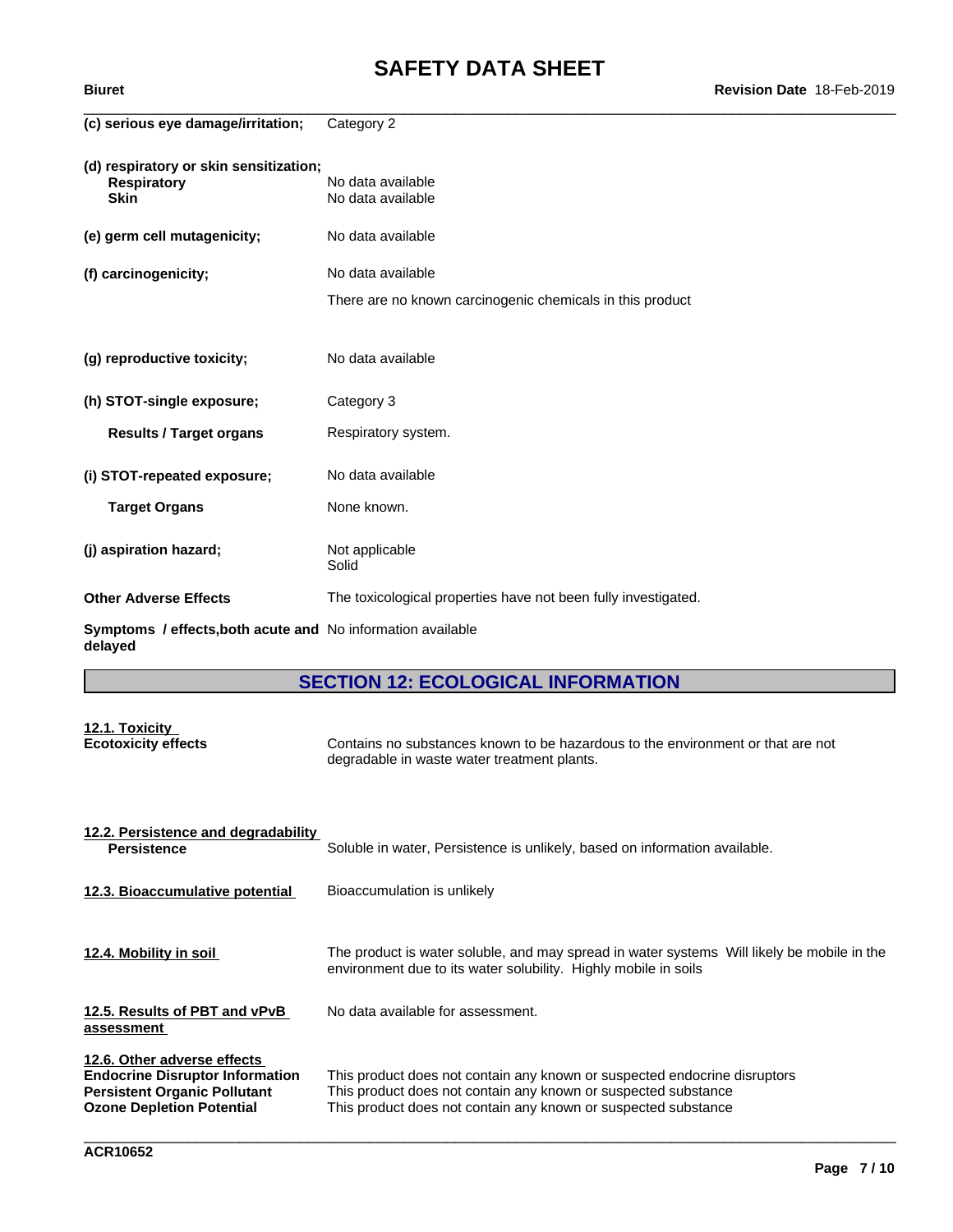# **SECTION 13: DISPOSAL CONSIDERATIONS**

# **13.1. Waste treatment methods**

| Waste from Residues / Unused<br><b>Products</b> | Waste is classified as hazardous. Dispose of in accordance with the European Directives<br>on waste and hazardous waste. Dispose of in accordance with local regulations. |
|-------------------------------------------------|---------------------------------------------------------------------------------------------------------------------------------------------------------------------------|
| <b>Contaminated Packaging</b>                   | Dispose of this container to hazardous or special waste collection point.                                                                                                 |
| European Waste Cataloque (EWC)                  | According to the European Waste Catalogue, Waste Codes are not product specific, but<br>application specific.                                                             |
| <b>Other Information</b>                        | Waste codes should be assigned by the user based on the application for which the product<br>was used. Do not empty into drains.                                          |

**SECTION 14: TRANSPORT INFORMATION**

| <b>IMDG/IMO</b>                                                                                                    | Not regulated                   |
|--------------------------------------------------------------------------------------------------------------------|---------------------------------|
| 14.1. UN number<br>14.2. UN proper shipping name<br>14.3. Transport hazard class(es)<br>14.4. Packing group        |                                 |
| <b>ADR</b>                                                                                                         | Not regulated                   |
| 14.1. UN number<br>14.2. UN proper shipping name<br>14.3. Transport hazard class(es)<br>14.4. Packing group        |                                 |
| <b>IATA</b>                                                                                                        | Not regulated                   |
| 14.1. UN number<br><u>14.2. UN proper shipping name</u><br>14.3. Transport hazard class(es)<br>14.4. Packing group |                                 |
| 14.5. Environmental hazards                                                                                        | No hazards identified           |
| 14.6. Special precautions for user                                                                                 | No special precautions required |
| 14.7. Transport in bulk according to Not applicable, packaged goods<br>Annex II of MARPOL73/78 and the             |                                 |

**IBC Code** 

# **SECTION 15: REGULATORY INFORMATION**

# **15.1. Safety, health and environmental regulations/legislation specific for the substance or mixture**

**International Inventories** X = listed.

| <b>Component</b>        | <b>EINECS</b>         | <b>ELINCS</b> | <b>NLP</b> | <b>TSCA</b> | dsl | <b>NDSL</b> | <b>PICCS</b> | <b>ENCS</b> | <b>IECSC</b> | <b>AICS</b> | <b>KECL</b> |
|-------------------------|-----------------------|---------------|------------|-------------|-----|-------------|--------------|-------------|--------------|-------------|-------------|
| Imidodicarbonic diamide | 3-559-0<br>≏∩ר<br>∠ບວ |               |            |             |     |             |              |             |              |             | KE-2095     |
|                         |                       |               |            |             |     |             |              |             |              |             |             |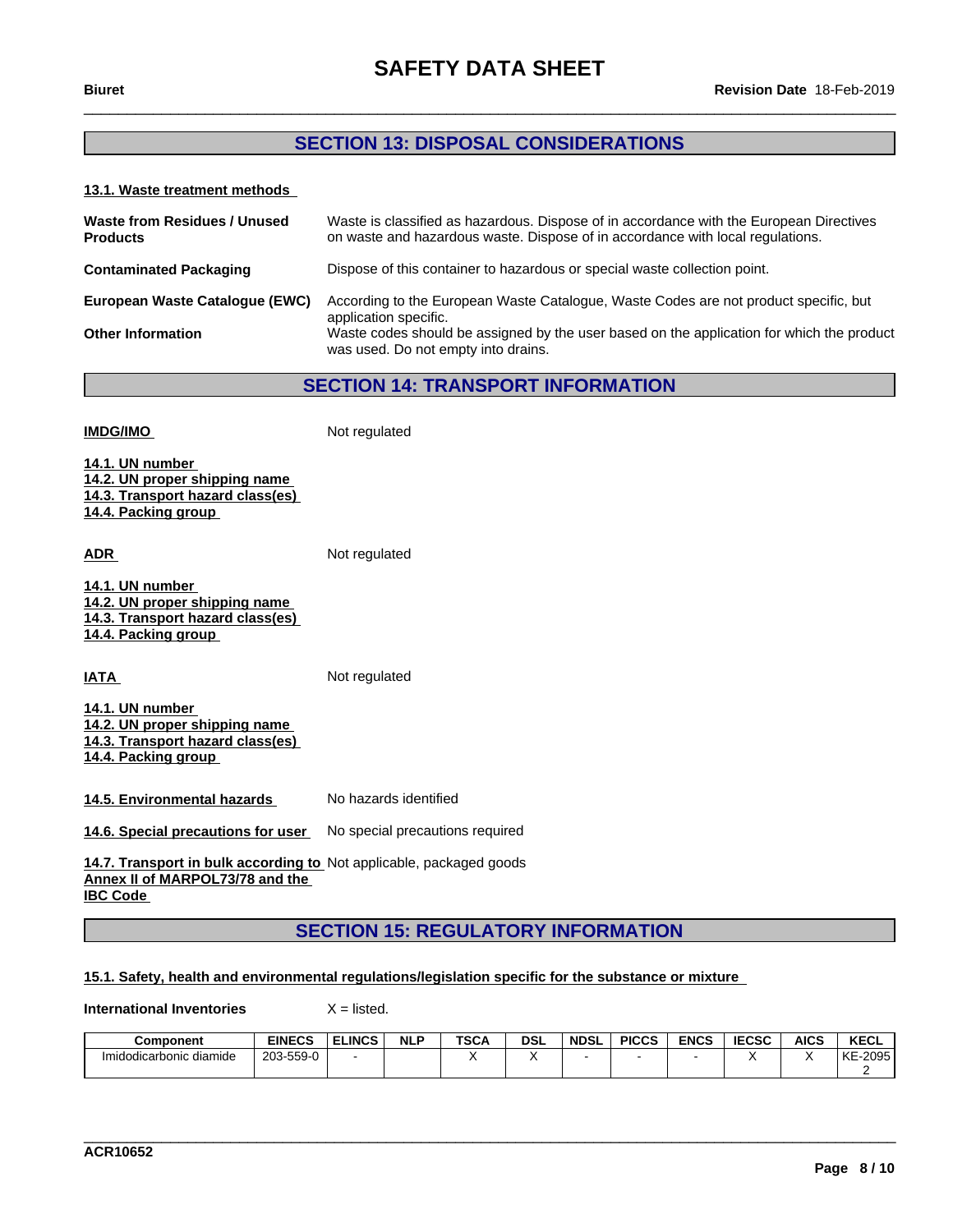# **National Regulations**

Take note of Control of Substances Hazardous to Health Regulations (COSHH) 2002 and 2005 Amendment.

## **15.2. Chemical safety assessment**

A Chemical Safety Assessment/Report (CSA/CSR) has not been conducted

# **SECTION 16: OTHER INFORMATION**

#### **Full text of H-Statements referred to undersections 2 and 3**

H315 - Causes skin irritation

H319 - Causes serious eye irritation

H335 - May cause respiratory irritation

#### **Legend**

| <b>CAS</b> - Chemical Abstracts Service                                                                                                                                                                                                                                                                                                                                                                                                       | <b>TSCA</b> - United States Toxic Substances Control Act Section 8(b)<br>Inventory                                                                                                                                                                                                                                                    |
|-----------------------------------------------------------------------------------------------------------------------------------------------------------------------------------------------------------------------------------------------------------------------------------------------------------------------------------------------------------------------------------------------------------------------------------------------|---------------------------------------------------------------------------------------------------------------------------------------------------------------------------------------------------------------------------------------------------------------------------------------------------------------------------------------|
| EINECS/ELINCS - European Inventory of Existing Commercial Chemical DSL/NDSL - Canadian Domestic Substances List/Non-Domestic<br>Substances/EU List of Notified Chemical Substances<br><b>PICCS</b> - Philippines Inventory of Chemicals and Chemical Substances<br><b>IECSC</b> - Chinese Inventory of Existing Chemical Substances<br><b>KECL</b> - Korean Existing and Evaluated Chemical Substances                                        | Substances List<br><b>ENCS</b> - Japanese Existing and New Chemical Substances<br><b>AICS</b> - Australian Inventory of Chemical Substances<br>NZIoC - New Zealand Inventory of Chemicals                                                                                                                                             |
| <b>WEL</b> - Workplace Exposure Limit<br><b>ACGIH</b> - American Conference of Governmental Industrial Hygienists<br><b>DNEL</b> - Derived No Effect Level<br><b>RPE</b> - Respiratory Protective Equipment<br><b>LC50</b> - Lethal Concentration 50%<br><b>NOEC</b> - No Observed Effect Concentration<br><b>PBT</b> - Persistent, Bioaccumulative, Toxic                                                                                    | <b>TWA</b> - Time Weighted Average<br><b>IARC</b> - International Agency for Research on Cancer<br><b>PNEC</b> - Predicted No Effect Concentration<br>LD50 - Lethal Dose 50%<br><b>EC50</b> - Effective Concentration 50%<br><b>POW</b> - Partition coefficient Octanol: Water<br><b>vPvB</b> - very Persistent, very Bioaccumulative |
| ADR - European Agreement Concerning the International Carriage of<br>Dangerous Goods by Road<br><b>IMO/IMDG</b> - International Maritime Organization/International Maritime<br>Dangerous Goods Code<br><b>OECD</b> - Organisation for Economic Co-operation and Development<br><b>BCF</b> - Bioconcentration factor<br>Key literature references and sources for data<br>Suppliers safety data sheet, Chemadvisor - LOLI, Merck index, RTECS | <b>ICAO/IATA</b> - International Civil Aviation Organization/International Air<br><b>Transport Association</b><br><b>MARPOL</b> - International Convention for the Prevention of Pollution from<br>Ships<br><b>ATE</b> - Acute Toxicity Estimate<br>VOC - Volatile Organic Compounds                                                  |

#### **Training Advice**

Chemical hazard awareness training, incorporating labelling, Safety Data Sheets (SDS), Personal Protective Equipment (PPE) and hygiene.

Use of personal protective equipment, covering appropriate selection, compatibility, breakthrough thresholds, care, maintenance, fit and standards.

First aid for chemical exposure, including the use of eye wash and safety showers.

| <b>Revision Date</b>    | 18-Feb-2019     |
|-------------------------|-----------------|
| <b>Revision Summary</b> | Not applicable. |

# **This safety data sheet complies with the requirements of Regulation (EC) No. 1907/2006**

#### **Disclaimer**

The information provided in this Safety Data Sheet is correct to the best of our knowledge, information and belief at the date of its publication. The information given is designed only as a guidance for safe handling, use, processing, storage, transportation, disposal and release and is not to be considered a warranty or quality specification. The information